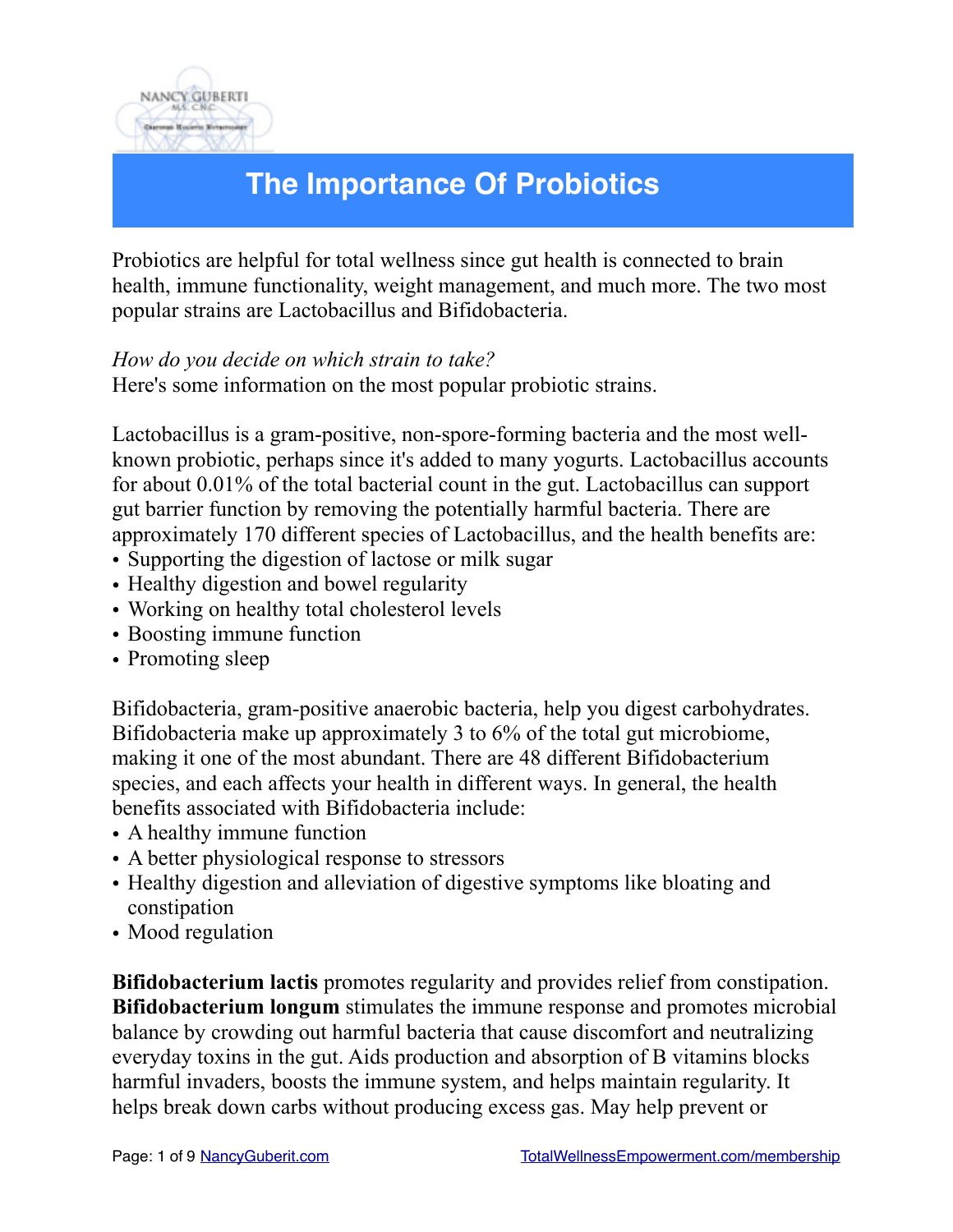

minimize various allergies or allergic reactions, inflammation associated with Crohn's disease, or colitis. It may have a positive impact on cholesterol levels. Lowers the pH of the intestine/vagina to inhibit the growth of harmful bacteria. Recent studies have also shown this strain to be beneficial in supporting a balanced mood and healthy management of stress and anxiety.

**Bifidobacterium bifidum** live in the large intestine and vagina and adhere themselves to the walls of each, thus preventing harmful bacteria from colonizing. B. Bifidum also produces substances that lower the pH of their environment so harmful bacteria cannot thrive and enhance the assimilation of minerals.

**Bifidobacterium animalis or Bifidus regularis** may shorten colon transit time, promoting regularity and alleviating constipation.

**Bifidobacterium longum** promotes bacterial balance in the gut, supports the immune system, and alleviates digestive issues.

**Bifidobacterium lactis** and Lactobacillus acidophilus reduce the severity of symptoms, like bloating, in adults with IBS (irritable bowel syndrome). Bifidobacterium lactis might increase stool frequency and improve stool consistency, which can help improve constipation and promote bowel regularity. **Bifidobacterium infantis** is excellent for both children and adults; B. infantis is one of the first colonized in the newborn's digestive tract. It helps impede the growth of harmful bacteria and strengthens the producer of B vitamins. Reports state that it's good with IBS (bloating, gas, diarrhea, constipation, urgency, and abdominal discomfort), IBD, ulcerative colitis, and traveler's diarrhea.

Bifidobacterium breve competes against harmful bacteria due to the large variety of molecules it can digest (including plant fibers otherwise thought non-digestible). It is shown to inhibit E. coli. Present in the intestines and the vagina (inhibits the growth of Candida Albicans, the primary cause of yeast infections). Decreases occurrence of gas, diarrhea, and bowel irritations.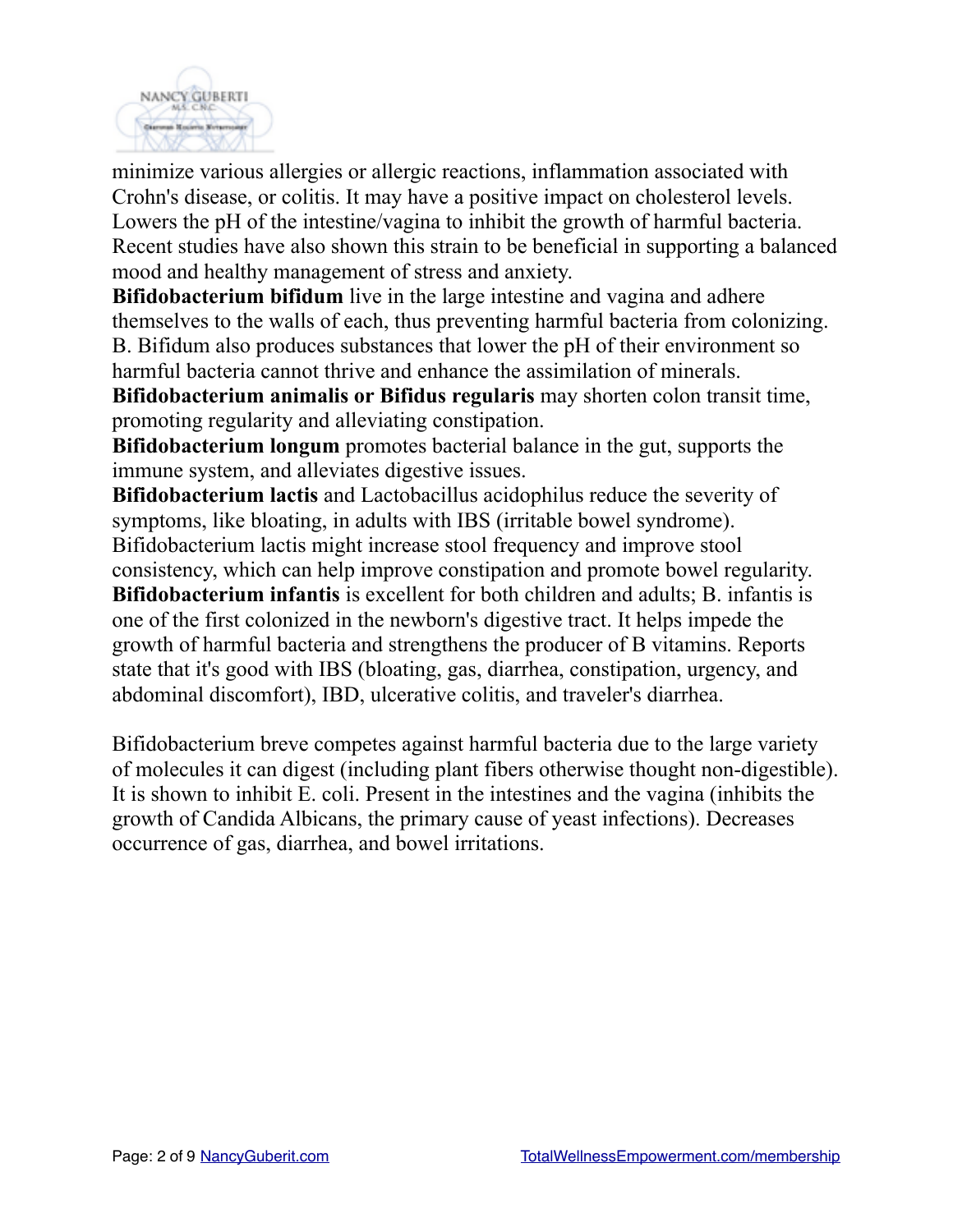

Lactobacillus acidophilus is the most commonly used probiotic. It lives in the mouth, intestines (maintains the integrity of the small intestine wall, aiding nutrient absorption and supporting immunity), and vagina (adheres to the vagina and urinary system walls where it can fight infection). It helps synthesize vitamin K and many antimicrobial substances, giving it antibiotic properties.

**Lactobacillus casei** helps control diarrhea, has potent anti-inflammatory effects on the GI, and aids in relieving antibiotic-associated diarrhea. Produces lactic acid to lower the pH of the gut, impeding the growth of harmful bacteria. It lives in the mouth and intestines of both infants and adults. Lactobacillus casei inhibits the growth of Helicobacter pylori and Staphylococcus aureus, two pathogenic bacteria well known for causing human infection and resulting health problems.

**Lactobacillus rhamnosus and Lactobacillus fermentum** can help restore normal vaginal flora and reduce the risk of bacterial and yeast vaginal infections. Lactobacillus rhamnosus GG combating antibiotic-associated diarrhea and traveler's diarrhea. It lives in the intestines and fights gut and urinary tract infections. Assists in dairy digestion and lactose intolerance. Lactobacillus rhamnosus positively affects GABA, a neurotransmitter in the brain, and may reduce stress-related symptoms.

**Lactobacillus reuteri,** Lactobacillus reuteri, and Lactobacillus acidophilus can promote healthy cholesterol levels and support heart health. Lactobacillus reuteri provides strong protection against infection and helps maintain a healthy immune system. Treats and prevents diarrhea and helps relieve colic. Releases a substance capable of killing bacteria, yeast, and fungi, making it popular for vaginal infection support against candida UTIs.

**Lactobacillus plantarum** can improve gas and flatulence in people with irritable bowel syndrome.

**Lactobacillus helveticus** exerts antimicrobial activities against pathogens, helps reduce symptoms of lactose intolerance by breaking down lactose, helps to prevent and reduce diarrhea, may have implications on lowering cholesterol and blood pressure, and help with calcium absorption. Recent studies have also shown this strain to be beneficial in supporting a balanced mood and healthy management of stress and anxiety. It lives in the intestines.

**Saccharomyces boulardii** is a probiotic yeast resistant to stomach acids and antibiotics. Effective against reducing acute diarrhea in children and adults. It protects against both antibiotic and travelers' induced diarrhea. It promotes immune and digestive health. After a while, you should stop taking this one.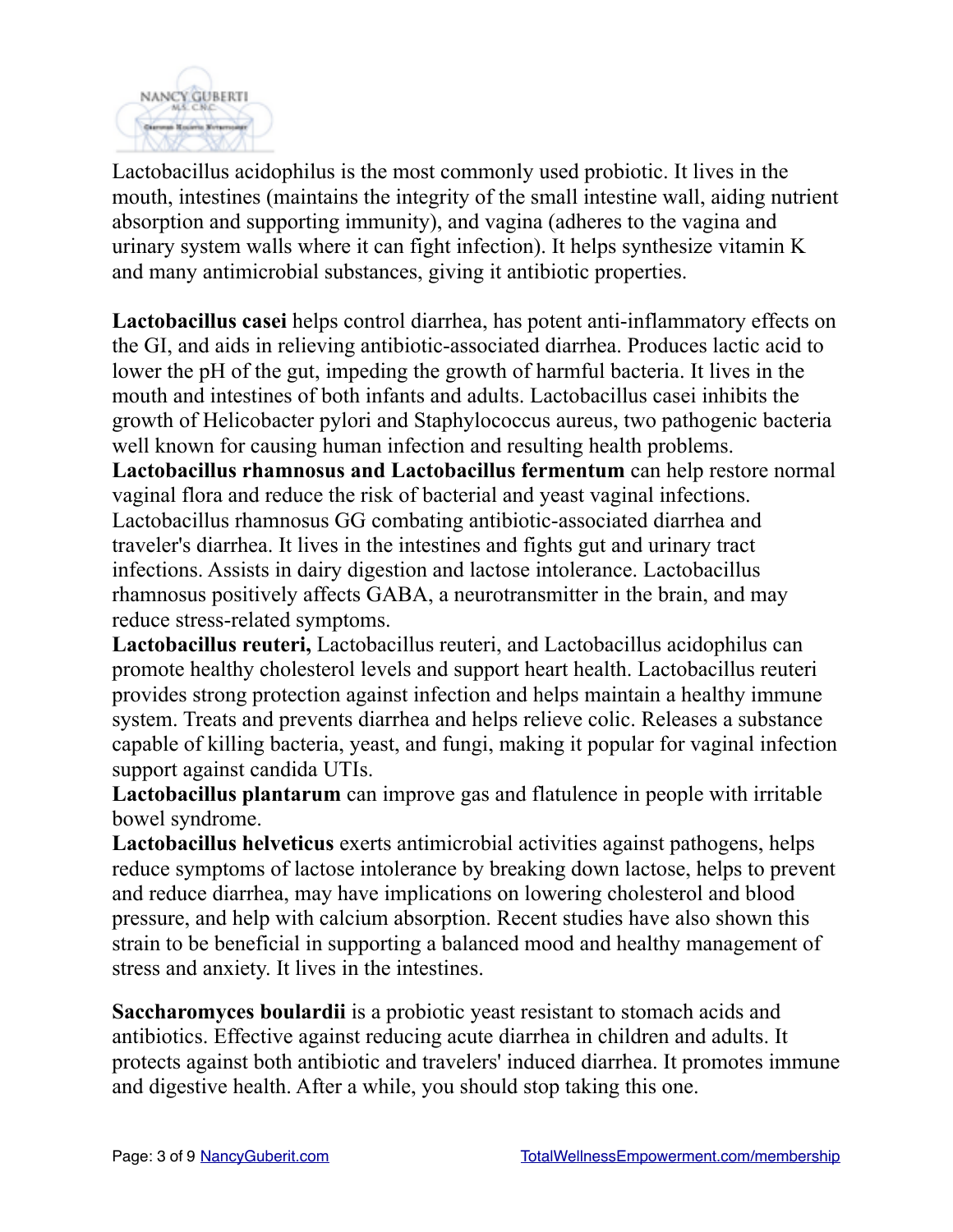

I do not recommend **Streptococcus thermophilus**, the most valuable strain in the commercial food industry and the starter strain for making yogurt (used in making cheeses). Ferments milk sugar (lactose) that turns into lactic acid, which effectively prevents lactose intolerance and lowers the pH of the yogurt, avoiding the growth of harmful bacteria causing food poisoning. Keeps microflora of intestines balanced.

When a probiotic contains Inulin, it also has a prebiotic since Inulin is prebiotic. It's not digested or absorbed in the stomach. It stays in the bowel and helps certain beneficial bacteria to grow. Prebiotics are a source of food for your gut's healthy bacteria. They're carbs your body can't digest. So they go to your lower digestive tract, where they act as food to help the healthy bacteria grow. If you take a prebiotic supplement, start slowly (once a day) until you see how your body reacts to the supplement. If gas or bloating occurs, then cut your dose in half.

*You can also get prebiotics from the following foods:*  Apples Artichokes Asparagus Bananas Barley **Berries Chicory** Cocoa Dandelion greens Flaxseed Garlic Green vegetables Leeks Legumes (peas and beans) **O**ats **Onions** Tomatoes Yacon root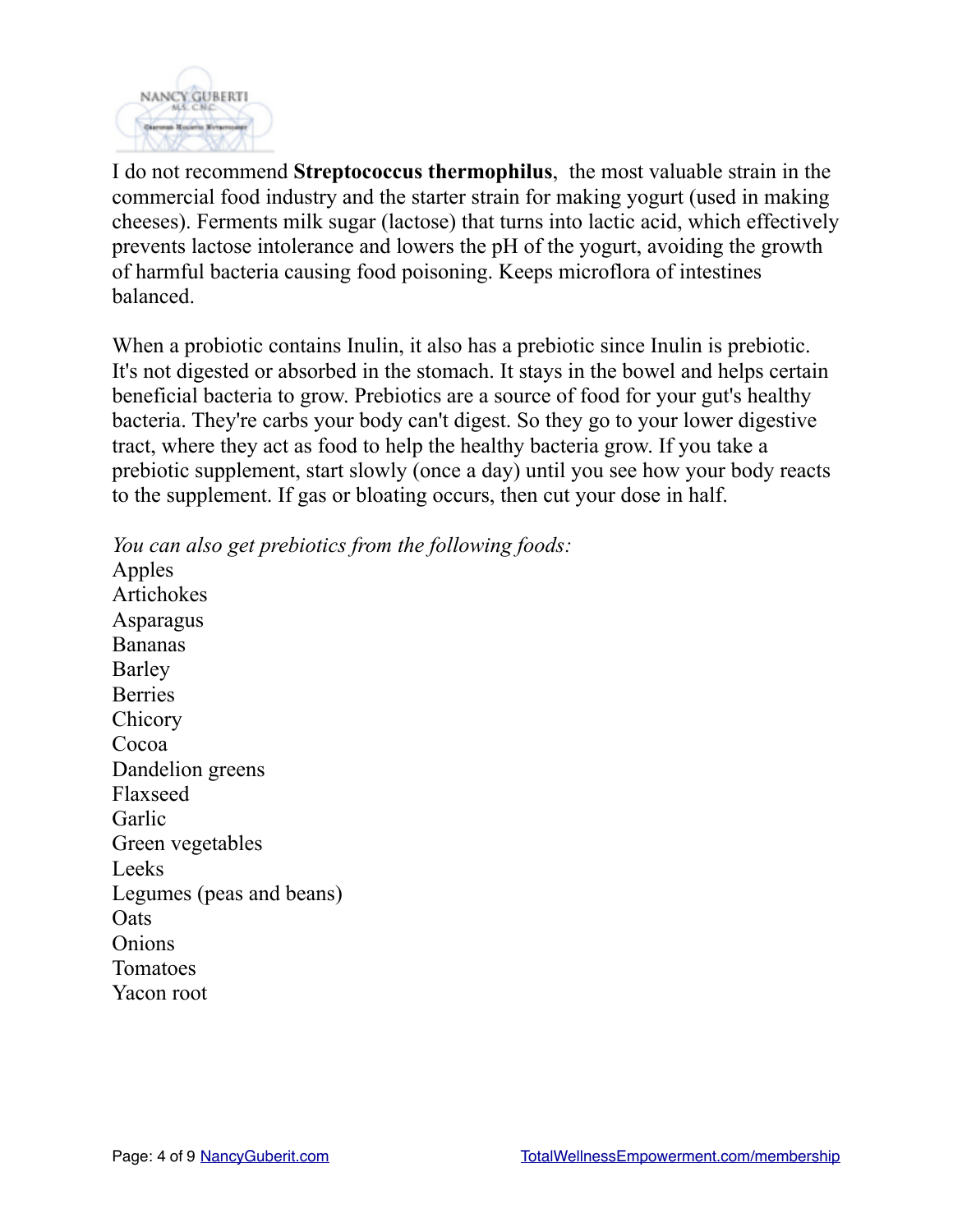

#### **Research on benefits of probiotics:**

Here are just a few reasons and research why we should explore daily probiotic supplementation. The research concluded that probiotics help with seizures. I see the same pattern on functional medicine testing. The researchers determined that brain levels of GABA were increased relative to glutamate by the bacteria, and thus the probiotic helped.

Another research shows probiotics help with mental illness in traumatized kids. Found that the connection between the brain and gut and the bacteria in the gut might be vital to consider when understanding emotional functioning following adverse experiences.

Additional research shows that probiotics significantly reduce mild to moderate depression symptoms, offering hope of safe and highly tolerable treatment.

More research shows that therapies based on modulation of the gut microbiome with drugs or probiotics could emerge as new approaches to treating Alzheimer's.

Another research states that some probiotics are linked to weight gain and weight loss depending on which beneficial strains were abundant or deficient.

Another research shows chronic opioid use can lead to adrenal insufficiency through central suppression of the hypothalamic-pituitary-adrenal axis. Once again, GI is compromised, and Yes, I see this pattern.

Probiotics are my favorite supplements to take, and I never leave home without them. I always recommend a high-quality probiotic not sourced with milk, soy, maize, or maltodextrin. Remember to start slowly when you first introduce a probiotic, as your body may need time to shift the ratio of good and bad bacteria.

Do your research and get your medical practitioner's approval before implementing any new supplement regime.

Are you worth it? I think YOU are!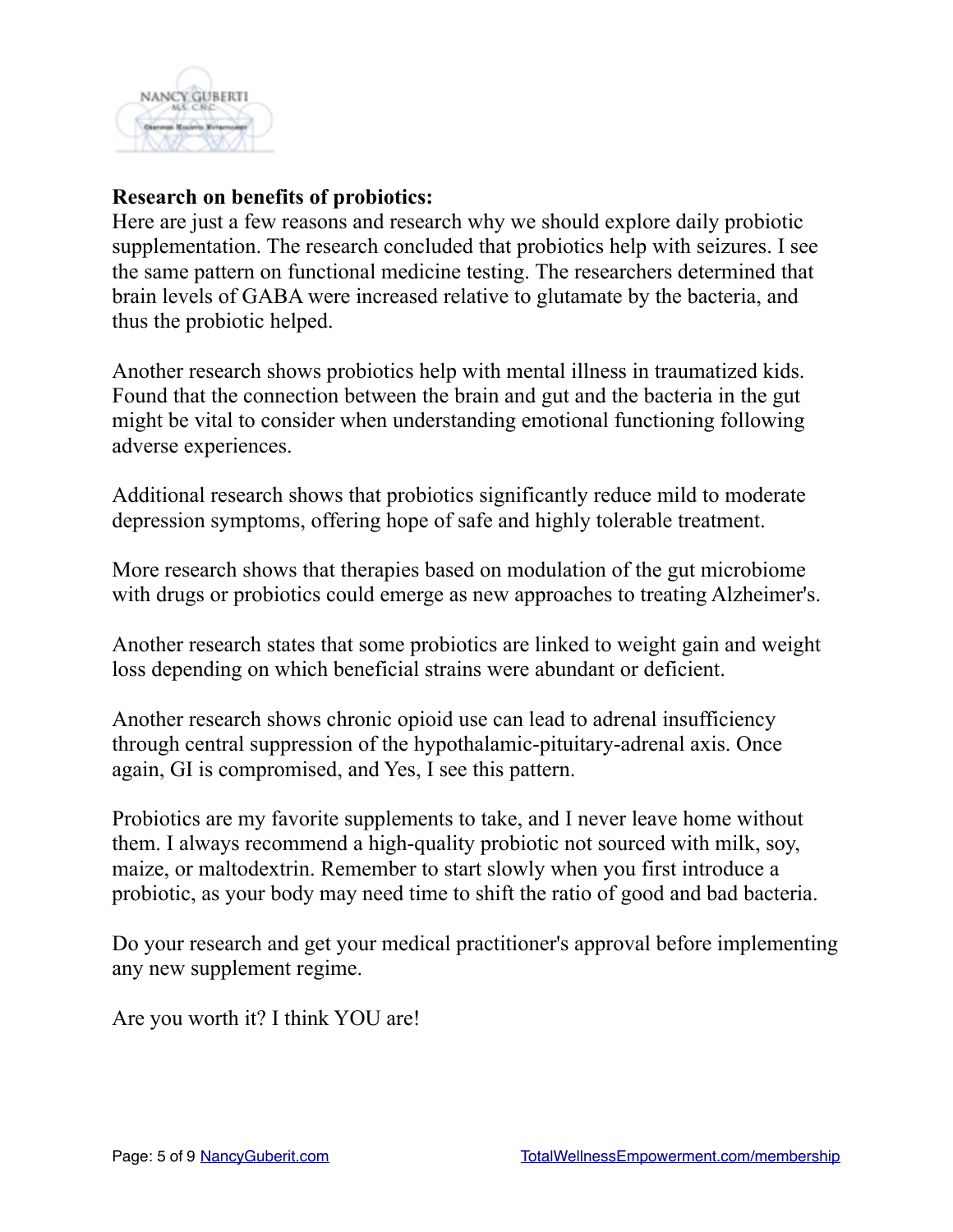

## **Probiotic Options:**

For infants and children:

For Weight mgmt: Ther-Biotic® Metabolic Formula designed to increase intestinal diversity and support healthy metabolism and weight management.

For over 60: Ther-Biotic® Senior Formula is a synergistic blend of 10 probiotic species, in a base of Inulin, designed to support a balanced and diverse microbiota, normal gastrointestinal and immune function for individuals over 60.

If you only want Bifidus: Ther-Biotic® Factor 4 is a concentrated Bifidobacterium formulation in a base of Inulin. It has four species; each capsule provides 10 billion CFU protected by our proprietary InTactic® technology for maximum viability throughout the intestinal tract.

If you only want Lactobacillus, Ther-Biotic® Factor 1 is a concentrated, 20 billion CFU Lactobacillus rhamnosus strain in an inulin base. An extensively researched species, L. rhamnosus, has been recognized for robust  $L(+)$  lactic acid production and immune support.

If you want both Bifidus and Lacto you can choose from the following: VITAL-PLEX® Helps rebalance GI microbiota with four hardy species† This balanced blend of 4 probiotic species with 5 billion CFUs used where undesirable organisms invade and multiply in the bowel.

Pro-biotic-complex contains two important species supporting the small and large intestine. Equal amounts of Lactobacillus acidophilus and Bifidobacterium bifidum combined in Pro-Biotic Complex™ for individuals who need higher amounts of these two primary resident microorganisms.

For extra protection: BioSpora™ is a potent blend of genetically certified Bacillus coagulans and B. subtilis species formulated to provide exceptional probiotic support for healthy gastrointestinal and immune function. The spores are resistant to extremes of heat, ultraviolet radiation, solvents, hydrogen peroxide, and enzymes. The spores withstand stomach acid and germinate in the small intestine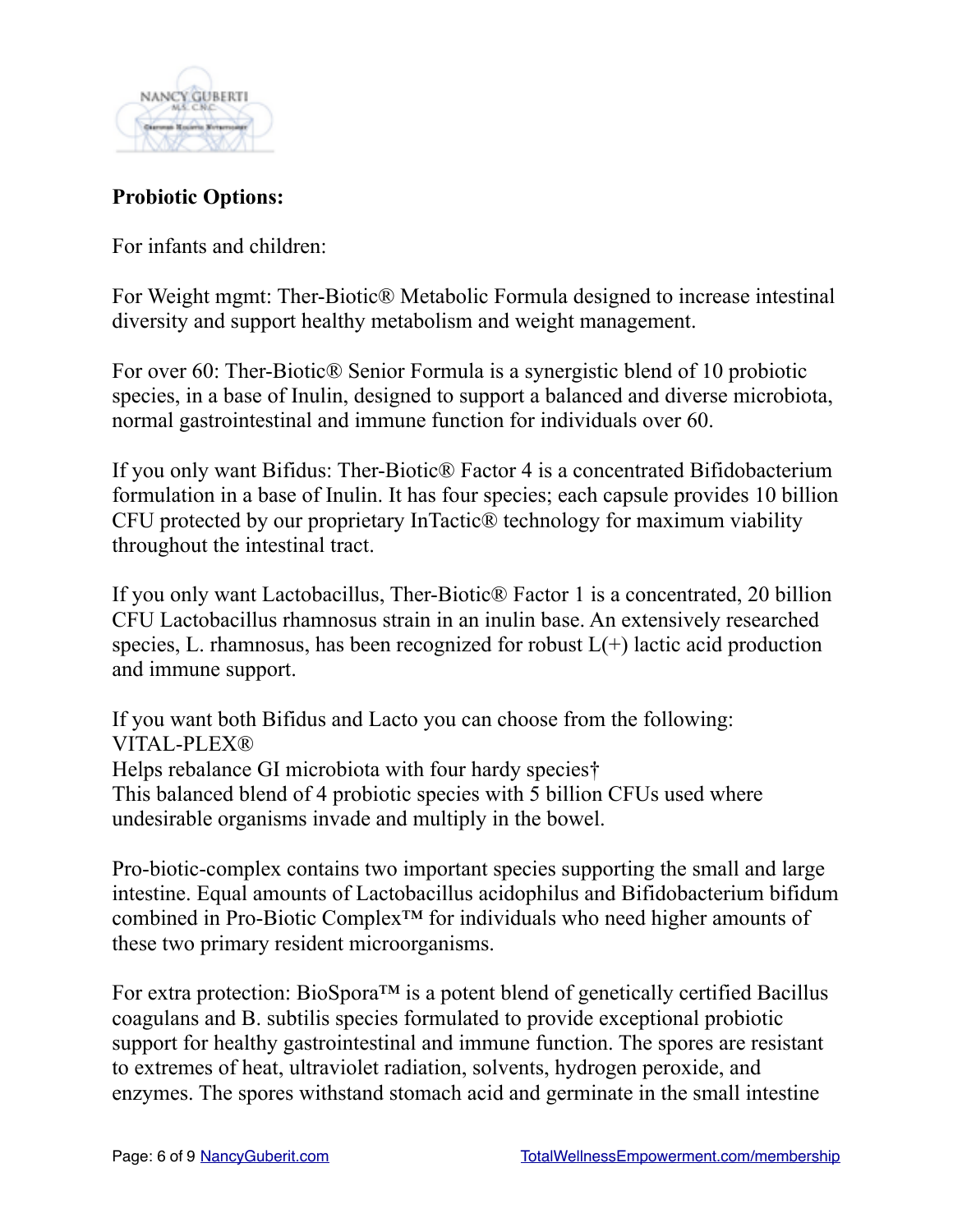

within 6 hours of ingestion. Ingested B. coagulans and B. subtilis reside in the human GI tract for up to 7 days following consumption. BioSpora™ for enhanced support of normal GI and immune function.

LactoPrime Plus: This broad-spectrum, 12-strain blend of 7 Lactobacillus and 5 Bifidobacterium species is in a base of purified plant cellulose. This formula is free of Inulin and other prebiotics and polysaccharides, making it suitable for dietary restrictions.

Ther-Biotic® Synbiotic is a next-generation, hypoallergenic, non-GMO, vegetarian, USA-manufactured, shelf-stable combination of clinically demonstrated probiotics with the low-FODMAPTM certified prebiotic SunFiber®. Designed to expand upon the beneficial effects of our celebrated Ther-Biotic® line, this synergistic blend of seven targeted probiotics and a prebiotic SunFiber® leverage new research and cutting-edge functionality to provide a more profound entourage effect on GI ecology than probiotics or prebiotics alone. With 50 billion CFU per capsule and strain identification for optimal transparency, Ther-Biotic® Synbiotic addresses unique GI requirements, ensuring comprehensive microbiome and immune support suitable for any individual, from the healthiest to the most sensitive.

BiotaGen® is a distinctive formulation of soluble dietary fiber with prebiotic activities that stimulate the growth of colonic populations of beneficial bacteria and enhance gastrointestinal and systemic immune function.†BiotaGen® combines chicory inulin with the immunomodulating actions of larch arabinogalactan and purified yeast beta-glucan. Chicory-derived inulin is an inulin-type fructan best known for its ability to sustain increases in populations of Bifidobacterium, Lactobacillus, and Eubacterium, an essential butyrate-producing species indigenous to the bowel. By escaping digestion and absorption in the small intestine, inulin-type fructans arrive largely intact in the colon, where they selectively feed beneficial gut microbiota. In addition, inulin-type fructans promote normal colon transit times, enhance absorption of calcium and magnesium, favorably modulate lipid levels, support gut mucosal barrier and immune function, regulate intestinal epithelial cell growth, and reduce the number of potentially undesirable bacterial species. Arabinogalactan, a polysaccharide derived from the Western Larch tree, is a highly soluble dietary fiber that enhances immune function by promoting cytokine production and increasing the number of natural killer cells. Indigestible by human enzymes, arabinogalactan exerts prebiotic properties,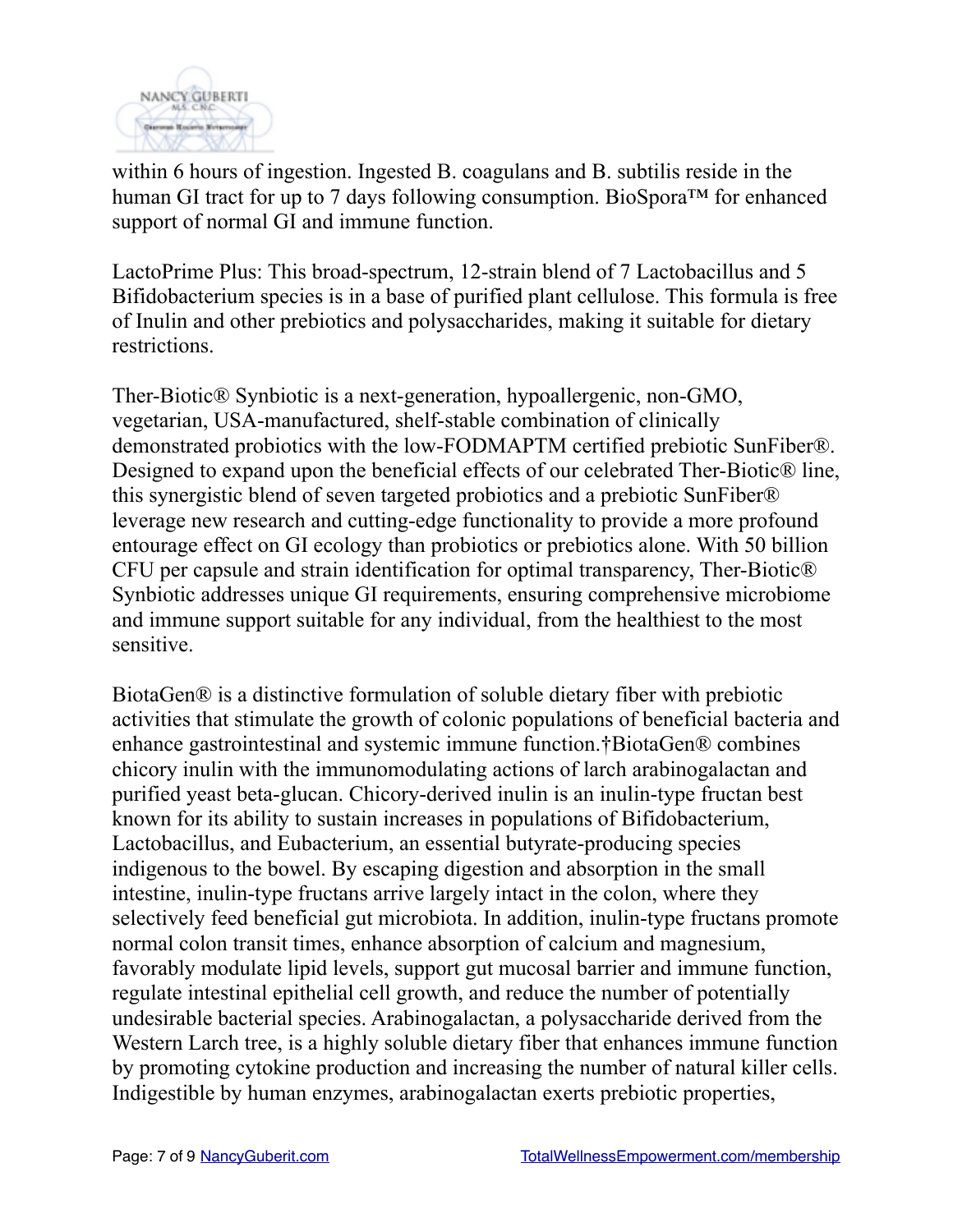

including the ability to stimulate Lactobacillus species selectively. Arabinogalactan is metabolized to short-chain fatty acids (acetate, butyrate, and propionate) and reduces ammonia production. Beta-glucan, a glucose polysaccharide prebiotic fiber, has broad, beneficial effects on immune function by enhancing monocytes and macrophages. Beta-glucan stimulates immune responses to a broad spectrum of fungal and undesirable microorganisms.BiotaGen® supports optimal gastrointestinal function, promotes populations of healthful colonic bacteria, and enhances gastrointestinal and systemic immune function.† BiotaGen® works synergistically with probiotics to assure intestinal microbiota balance.

Factor 6 is the Ultra-strength, 100 billion CFU probiotic formula.

### **Enzymes:**

V-Nzyme Blend™ is a blend of microbial-derived enzymes active over a wide pH range with enzyme activity specific to fat, protein, carbohydrate (starch), and cellulose. Cellulase helps break down dietary fiber and alpha-galactosidase to target complex carbohydrates found in common gas-forming foods. Together, the enzymes in this combination help make legumes, vegetables, and grains more digestible therefore helping to prevent occasional discomfort from gas and bloating.

SIBB-Zymes™ include an active enzyme blend of peptidase and protease with dipeptidyl peptidase IV (DPP-IV) activity. Peptidase and protease enzymes help break down plant and animal proteins, including casein (milk/dairy products), gluten (wheat, rye, oats, barley, and other grains), and soy. Peptidase enzymes expressing DPP-IV activity are especially effective in breaking down proline-rich exorphin (opiate-acting) peptides derived from incompletely digested casein, gluten, and soy that may influence the central nervous system function in some individuals. SIBB-Zymes™ can help break down dietary disaccharides and oligosaccharides, including lactose. Various genetic and acquired factors can disrupt the small intestine brush border, resulting in the low activity of brush border enzymes. SIBB-Zymes™ supplies a blend of enzymes typically found in the small intestinal brush border that are critical for the final steps of carbohydrate and protein digestion. Disaccharide enzymes (lactase, maltase, and sucrase) are supplied together with glucoamylase to assist optimal cleaving of sugars and carbohydrates that, if left undigested, may affect absorption and microbial fermentation, contributing to a shift in the balance of yeast and bacteria.